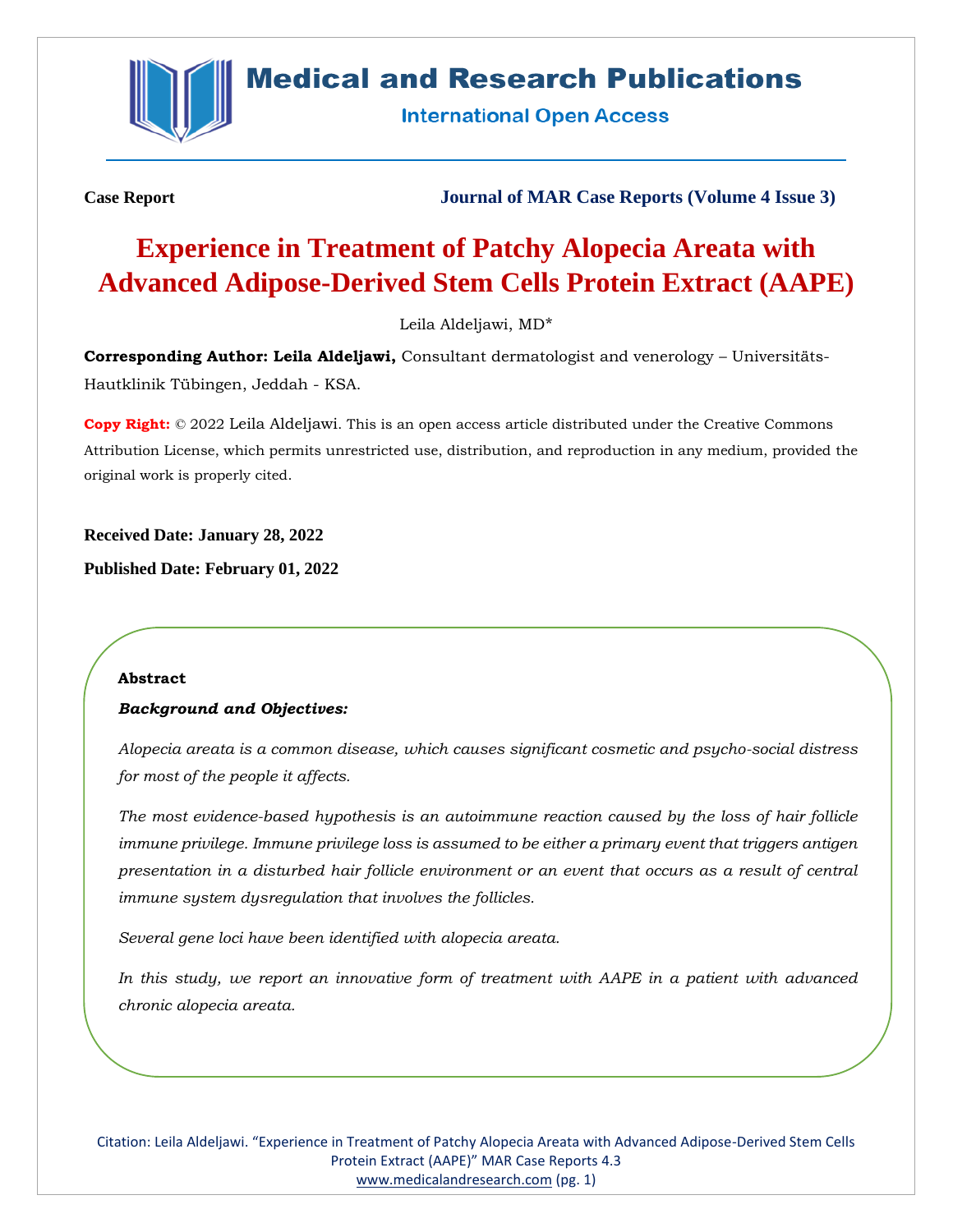#### *Study Design/Patients and Methods:*

*In this case report, I have investigated the therapeutic effect of a single treatment session using AAPE in a female patient with a challenging form of alopecia areata.* 

### *Results:*

*Treating the patient with AAPE resulted in no adverse effects after the session, significant satisfactory regrowth of healthy hair in the entire treated area.*

*In the six months follow-up period, there was no evidence of relapse in the treated areas.*

#### *Conclusions:*

*Intradermal application of AAPE has been proved to be successful, safe treatment and easy to apply. The recovery was very satisfying even after 6 months post AAPE only.*

#### **Introduction**

After androgenetic alopecia, alopecia areata is the most frequent kind of hair loss.

Alopecia areata is non-scarring patterned alopecia that affects both males and females of all ages, but it is more common in children and adolescents, up to 2% of the common population. Although the etiology of the disease is unknown, an autoimmune mechanism is implicated in its pathogenesis.**[**1**]**

It's an autoimmune condition (dysfunctional immune response) in which T cell lymphocytes cluster around anagen hair follicles, producing inflammation and subsequent hair loss.

Several factors, including other immune disorders, genetics, thyroid functional abnormalities, and stress, can all contribute to the disease's onset.**[**2 -7**]**

Hair can regenerate and the problem does not recur in some circumstances. In others, it's a recurring issue that can cause cosmetic and psychosocial anguish, negatively impacting their quality of life.**[**4**]**

#### **Pathogenesis:**

The absence of expression of class I and class II major histocompatibility antigens in normal anagen hair follicle keratinocytes suggest that the human hair follicle bulb has immunologic privilege.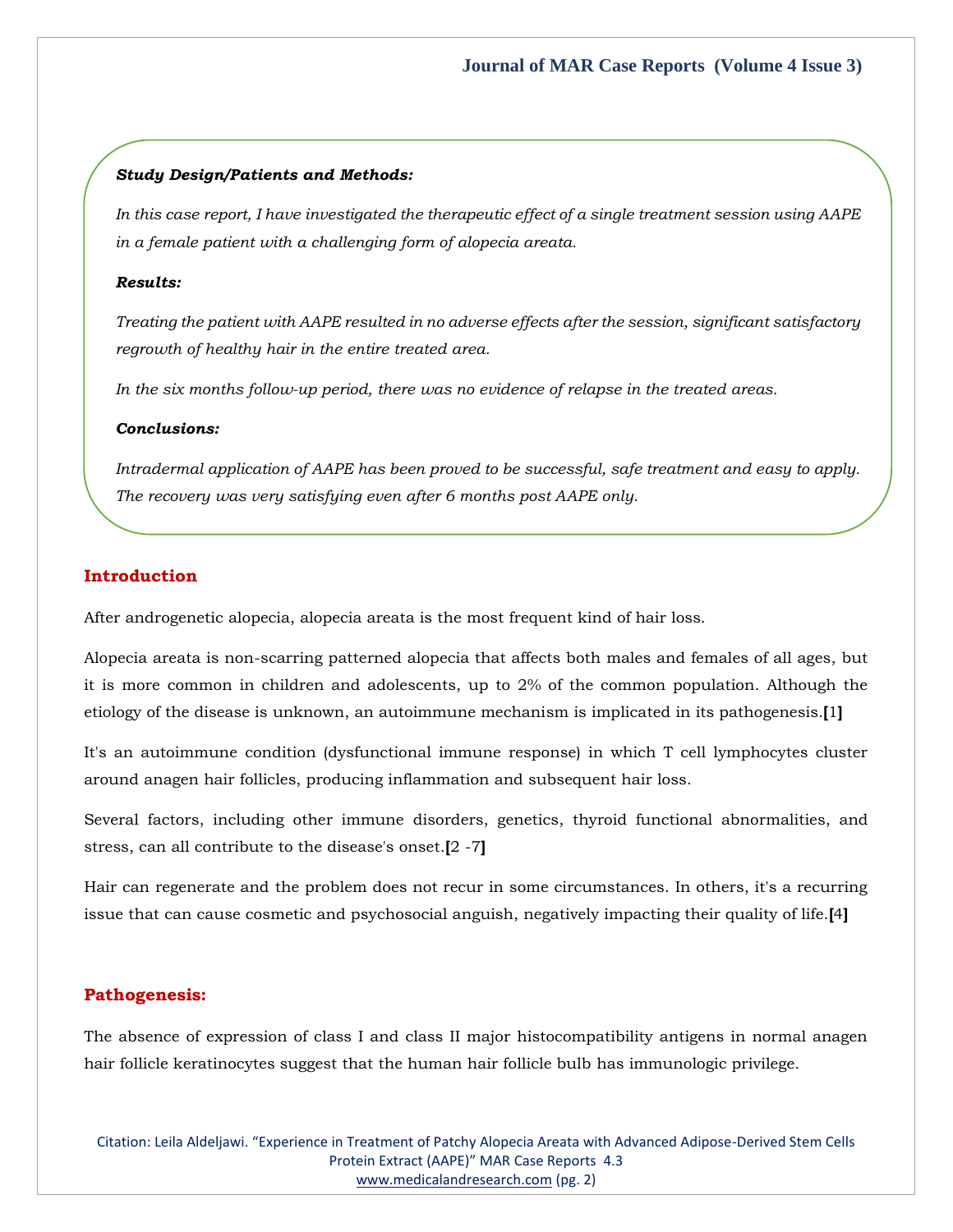### **Journal of MAR Case Reports (Volume 4 Issue 3)**

Alopecia areata is caused by T lymphocytes preferentially targeting immune-privileged hair follicles. The hair follicle expresses human leukocyte antigens (HLA-A, -B, -C, -DR), allowing cytotoxic T lymphocytes to engage with hair matrix cells.

Treatment is very challenging, intralesional and topical corticosteroids are often the first therapeutic options. PUVA, topical minoxidil, anthralin, and topical sensitizers have all shown clinical efficacy in some patients.**[**1**]**

#### **Case Presentation**

A 27 years old female patient suffering from spontaneous and progressively worsening hair loss of scalp hair for three years. Her eyebrows and eyelashes as well as her body hair were preserved.

Alopecia areata lesions caused her a significant psycho-social problem that resulted in her wearing a wig in her daily life.

She is known to have had atopic dermatitis since childhood. She previously received a systemic corticosteroid two years ago but was not effective in stopping the hair loss. Recently she is not on any systemic or topical treatment.

Clinical examination; There were five oval big non-scarring alopecia areata patches distributed in the scalp. Multiple exclamation point hair with the distal end broader than the proximal end is present at the margins of the patches. (Fig1. a. b)





Fig1.b

**Fig 1.a.b**: Alopecia areata, oval big non-scarring alopecia areata patches in the scalp, exclamation point hair with the distal end broader than the proximal end.

Citation: Leila Aldeljawi. "Experience in Treatment of Patchy Alopecia Areata with Advanced Adipose-Derived Stem Cells Protein Extract (AAPE)" MAR Case Reports 4.3 [www.medicalandresearch.com](http://www.medicalandresearch.com/) (pg. 3)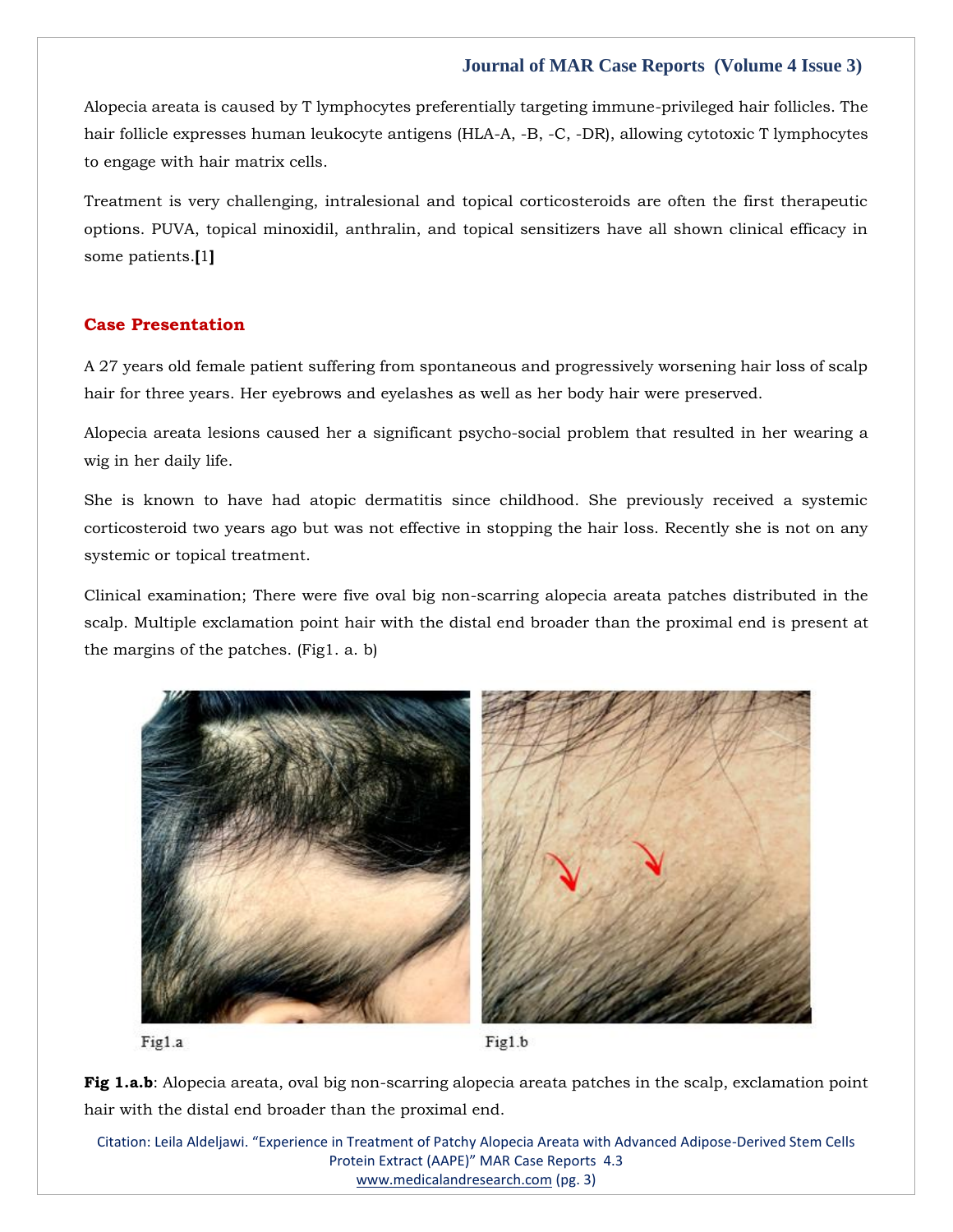#### **Journal of MAR Case Reports (Volume 4 Issue 3)**

#### **Course of therapy and active ingredient**

AAPE is a hair regenerative therapy for hair growth treatment using Adipose-derived stem cells conditioned medium (ADSCs-CM) under hypoxia. AAPE treatment contains numerous growth factors (GF), regenerative proteins, collagen, Vitamin B1, Vitamin B6, Vitamin H, Vitamin C, Vitamin E, Q10 and others, along with amino acids mesotherapy.

The treatment session consisted of two techniques; first intradermal papular injections with 30 G needle of the GFs solution for a total volume of 4 ml. followed by the application of the antioxidant mesotherapy solution via derma-pen apparat. **[**6**]**

No further treatment of any type was done.

The first patient's follow-up was 6 months later with a significant satisfactory hair regrowth of healthy hair in most alopecia areata lesions.

#### **Results**

Treating the patient with AAPE resulted in significant satisfactory regrowth of healthy hair in the entire treated area After approximately four weeks of the session.

No adverse effects after the session were reported, and the patient did not indicate any post-treatment pain. (Fig2.a.b).

The treated area required no special care after the session.

In the six months follow-up period, there was no evidence of relapse in the treated scalp areas.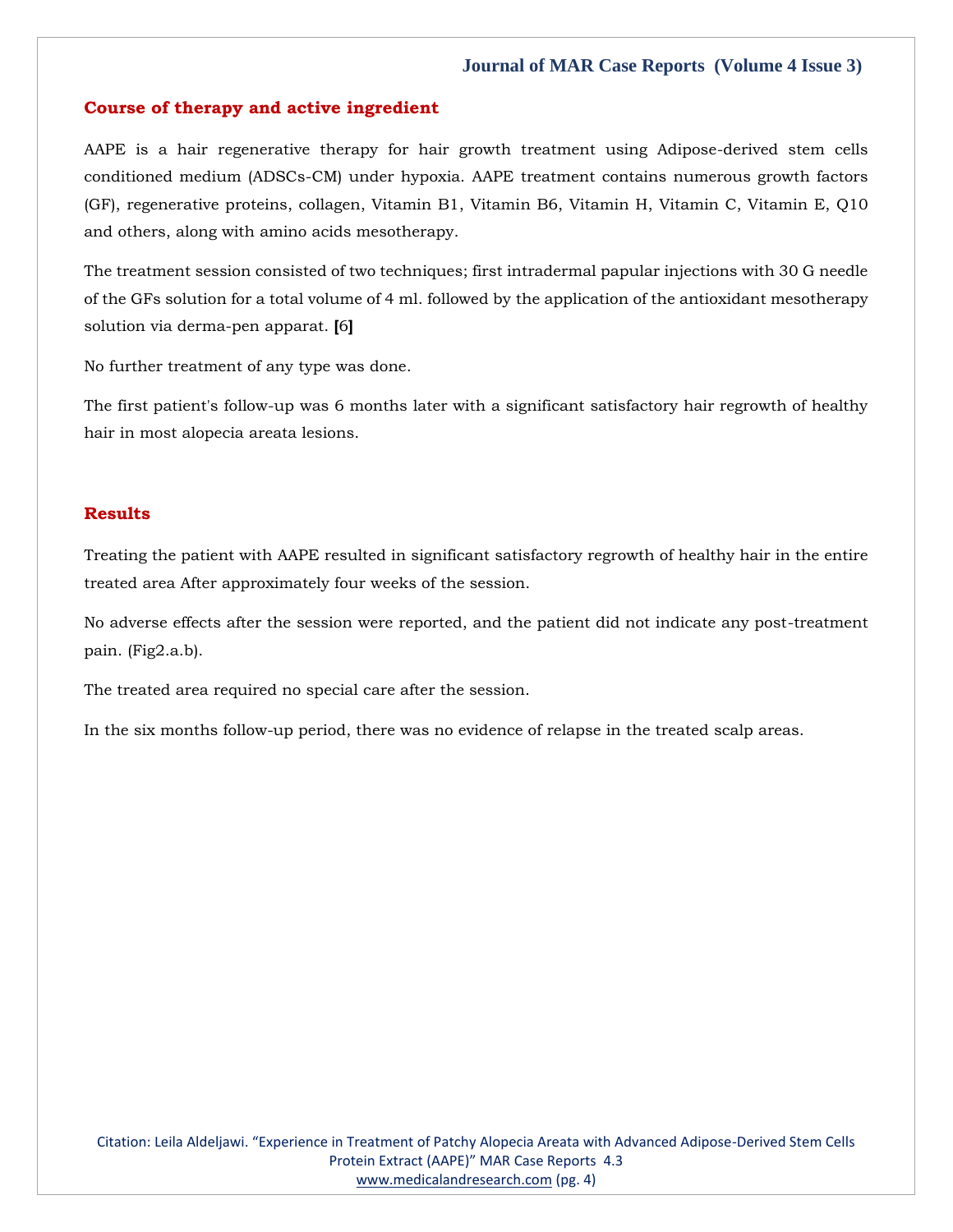

Fig2.a

Fig2.b



## **Conclusions**

In this case report the therapeutic effect of treating a challenging form of patchy alopecia areata with a single session AAPE was investigated, on an observational basis. AAPE is a combined hair regenerative therapy enhanced by hypoxic ADSC-CM, it contains numerous important growth factors, vitamins and regenerative proteins. Intradermal application of the solution has been proved to be successful, safe treatment and easy to apply. The recovery was very satisfying even after 6 months post AAPE only.

#### **References**

1[.Papadopoulos AJ, Schwartz RA, Janniger CK. Alopecia Areata. American journal of clinical](https://www.google.com/search?q=alopecia+areata&oq=Alopecia+Areata&aqs=chrome.0.0i433i512l2j0i512j0i433i512j0i512j0i433i512j0i512l4.351j0j7&sourceid=chrome&ie=UTF-8)  [dermatology. 2000 Mar;1\(2\):101-5.](https://www.google.com/search?q=alopecia+areata&oq=Alopecia+Areata&aqs=chrome.0.0i433i512l2j0i512j0i433i512j0i512j0i433i512j0i512l4.351j0j7&sourceid=chrome&ie=UTF-8)

2[.Callen JP, Jorizzo JL, Bolognia JL, Piette W, Zone JJ. Dermatological Signs of Internal Disease E-](https://www.google.com/search?q=Dermatological+Signs+of+Internal+Disease+E-Book%3A+Expert+Consult-Online+and+Print&sxsrf=APq-WBtvt2lPJ7YzcsP6jnhCXtUCsEwRQg%3A1643453350874&ei=phv1Yb3fNO-N4-EPoqqR4AQ&ved=0ahUKEwi9yrvp5Nb1AhXvxjgGHSJVBEwQ4dUDCA4&uact=5&oq=Dermatological+Signs+of+Internal+Disease+E-Book%3A+Expert+Consult-Online+and+Print&gs_lcp=Cgdnd3Mtd2l6EAM6BwgjEOoCECdKBAhBGABKBAhGGABQvAlYvAlg-AtoAXACeACAAaICiAGiApIBAzItMZgBAKABAaABArABCsABAQ&sclient=gws-wiz)[Book: Expert Consult-Online and Print. Elsevier Health Sciences; 2009 Jul 31.](https://www.google.com/search?q=Dermatological+Signs+of+Internal+Disease+E-Book%3A+Expert+Consult-Online+and+Print&sxsrf=APq-WBtvt2lPJ7YzcsP6jnhCXtUCsEwRQg%3A1643453350874&ei=phv1Yb3fNO-N4-EPoqqR4AQ&ved=0ahUKEwi9yrvp5Nb1AhXvxjgGHSJVBEwQ4dUDCA4&uact=5&oq=Dermatological+Signs+of+Internal+Disease+E-Book%3A+Expert+Consult-Online+and+Print&gs_lcp=Cgdnd3Mtd2l6EAM6BwgjEOoCECdKBAhBGABKBAhGGABQvAlYvAlg-AtoAXACeACAAaICiAGiApIBAzItMZgBAKABAaABArABCsABAQ&sclient=gws-wiz)

3[.Gouda ZA, Nada E, Assaf HA, Aboeldahab SH. Updates In The Pathogenesis Of Alopecia Areata. Sohag](https://www.google.com/search?q=Updates+In+The+Pathogenesis+Of+Alopecia+Areata&sxsrf=APq-WBtXovjrSaJIX4zjWaTS5XEvAX1MeA%3A1643453367877&ei=txv1YZj-NPGL4-EPzuKOwA4&ved=0ahUKEwjYtcnx5Nb1AhXxxTgGHU6xA-gQ4dUDCA4&uact=5&oq=Updates+In+The+Pathogenesis+Of+Alopecia+Areata&gs_lcp=Cgdnd3Mtd2l6EAMyBwgjEOoCECcyBwgjEOoCECcyBwgjEOoCECcyBwgjEOoCECcyBwgjEOoCECcyBwgjEOoCECcyBwgjEOoCECcyBwgjEOoCECcyBwgjEOoCECcyBwgjEOoCECdKBAhBGABKBAhGGABQzwVYzwVggQhoAXAAeACAAQCIAQCSAQCYAQCgAQGgAQKwAQrAAQE&sclient=gws-wiz)  [Medical Journal. 2021 Apr 1;25\(2\):31-41.](https://www.google.com/search?q=Updates+In+The+Pathogenesis+Of+Alopecia+Areata&sxsrf=APq-WBtXovjrSaJIX4zjWaTS5XEvAX1MeA%3A1643453367877&ei=txv1YZj-NPGL4-EPzuKOwA4&ved=0ahUKEwjYtcnx5Nb1AhXxxTgGHU6xA-gQ4dUDCA4&uact=5&oq=Updates+In+The+Pathogenesis+Of+Alopecia+Areata&gs_lcp=Cgdnd3Mtd2l6EAMyBwgjEOoCECcyBwgjEOoCECcyBwgjEOoCECcyBwgjEOoCECcyBwgjEOoCECcyBwgjEOoCECcyBwgjEOoCECcyBwgjEOoCECcyBwgjEOoCECcyBwgjEOoCECdKBAhBGABKBAhGGABQzwVYzwVggQhoAXAAeACAAQCIAQCSAQCYAQCgAQGgAQKwAQrAAQE&sclient=gws-wiz)

Citation: Leila Aldeljawi. "Experience in Treatment of Patchy Alopecia Areata with Advanced Adipose-Derived Stem Cells Protein Extract (AAPE)" MAR Case Reports 4.3 [www.medicalandresearch.com](http://www.medicalandresearch.com/) (pg. 5)